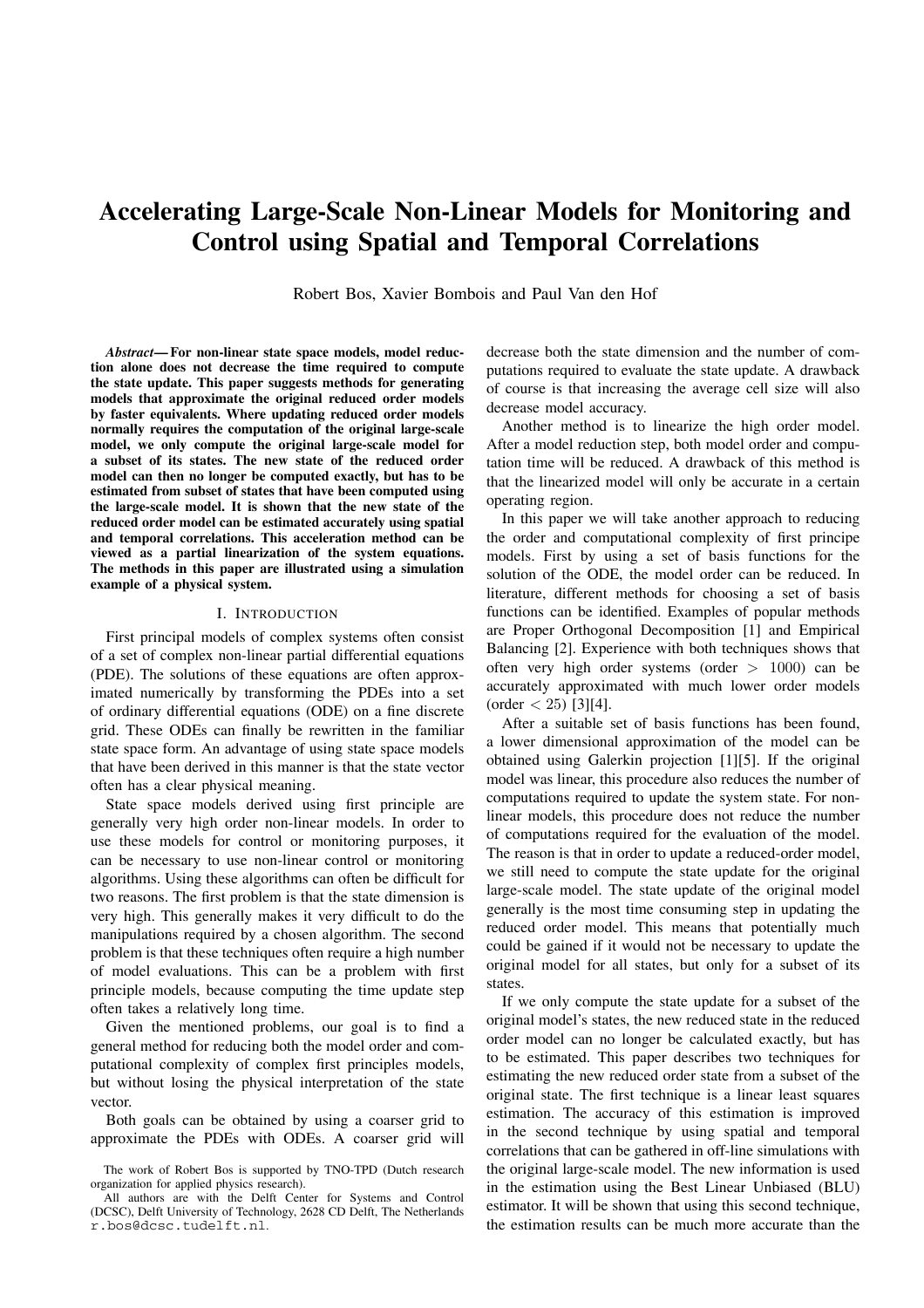least squares estimate.

The outline of this paper is as follows. In section 2 a brief introduction of model reduction techniques is given. Section 3 describes methods that can be used to speed up computations. Section 4 illustrates the methods of sections 2 and 3 using an example.

# II. MODEL REDUCTION

Suppose a physical model can be represented by the following high order state space system:

$$
x_{k+1} = f(x_k, u_k) \tag{1}
$$

$$
y_k = h(x_k, u_k) \tag{2}
$$

where  $x_k$  is a *n*-dimensional state vector,  $y_k$  is a vector of measurements, u*<sup>k</sup>* is a vector containing the inputs to the system and  $f$  and  $h$  are non-linear functions. We will assume that the state dimension *n* is very high ( $n > 1000$ ).

Since  $x_k$  is an *n*-dimensional vector, all possible vectors  $x_k$  can be written as a linear combination of a set of n independent basis vectors  $b^{(1)}$  through  $b^{(n)}$ . In practice however the solutions of (1) largely remain in a lower dimensional subspace. Therefore, in good approximation it is often possible to write:

$$
x_k \approx \sum_{i=1}^m a_k^{(i)} b^{(i)} \tag{3}
$$

with  $a_k^{(i)}$  a time dependant scalar value,  $b^{(i)}$  a constant basis vector,  $m \ll n$ , provided that the vectors  $b^{(i)}$  have been chosen appropriately. Since the basis vectors  $b^{(i)}$  are constant, all information about the currently approximated state vector is contained in time varying the coefficients  $a_k^{(i)}$ . We can therefore introduce a new state vector as:

$$
x_k^{red} = [a_k^{(1)} \ a_k^{(2)} \ \dots \ a_k^{(m)}]^T. \tag{4}
$$

Define  $B$  as the matrix whose columns consist of the  $m$ chosen basis vectors  $b^{(1)}$  through  $b^{(m)}$ . The approximated state at sample instant  $k$  can then be written as:

$$
x_k \approx B x_k^{red}.\tag{5}
$$

The optimal reduced state can be calculated by:

$$
x_k^{red} = B^{\dagger} x_k,\tag{6}
$$

where  $B^{\dagger}$  is the pseudo inverse of matrix B:

$$
B^{\dagger} = (B^T B)^{-1} B^T. \tag{7}
$$

Using Galerkin projection, a reduced order approximate of the state update model (1) can now be constructed as:

$$
x_{k+1}^{red} = B^{\dagger} f(Bx_k^{red}, u_k). \tag{8}
$$

Problem remains of course, how the basis vectors  $b^{(i)}$ should be chosen. Two generally applicable methods for chosing B are Proper Orthogonal Decomposition (POD) [1] and Empirical Balancing [2].

#### III. ACCELERATING MODEL COMPUTATIONS

For non-linear models, the computation of (8) consists of three steps:

- 1) Expand the reduced state  $x_k^{red}$  to  $x_k$  via (5),
- 2) compute new state  $x_{k+1}$  via (1),
- 3) compute reduced state  $x_{k+1}^{red}$  from  $x_{k+1}$  via (6).

So in order to update the reduced order model, we not only need to compute the original high order model, but we also have to do two linear projections. As a result the number of calculations required to compute (8) is actually larger than the number of calculations required to update the original high order model. In this section we focus on methods that reduce the number of computations required for the reduced model (8).

Generally, by far the most time consuming step in updating (8) is the update of the original state vector via (1). Therefore much could potentially be gained if it would not be necessary to compute (1) for all of the original state elements, but only for a subset of the original state elements. For this purpose, we will create an approximate model that only requires a part of the complete full state to be calculated. Later in this section, it will be shown that the information in the new state that is lost by only using a part of the state update function, can be recovered using spatial and temporal correlations.

In order for this acceleration to be possible, we thus require that the original state can be partitioned into at least two parts for which the update can be calculated separately. Mathematically this means that we require that (1) can be rewritten as:

$$
\begin{bmatrix} x_{k+1}^{(1)} \\ x_{k+1}^{(2)} \end{bmatrix} = \begin{bmatrix} f_1(x_k, u_k) \\ f_2(x_k, u_k) \end{bmatrix} . \tag{9}
$$

A second requirement is that after partitioning the original model as in (9), the time required to update  $x^{(1)}$  is less than the time required to calculate the full state. Although this is a rather obvious requirement, it can limit the allowed number of elements of  $x^{(1)}$ .

It is obvious that if we only calculate certain elements of the original state vector, we can no longer exactly calculate (8). The new reduced state  $x_{k+1}^{red}$ , now has to be estimated using those elements of the full state vector that are calculated exactly.

In the remainder of this section two methods of estimating the reduced order state  $x_{k+1}^{red}$  will be discussed. The first method is based on a least squares collocation scheme. Then, a second method is introduced that incorporates more knowledge of the system to reduce the approximation error. In both methods we will assume that when updating (8), only the elements in  $x_{k+1}^{(1)}$  will be calculated using (9). Both estimators of  $x_{k+1}^{red}$  in this section will be linear, since these allow a rapid computation of the estimate for the new reduced state.

Even though we only use linear estimators for the new reduced state, the accelerated model will remain non-linear,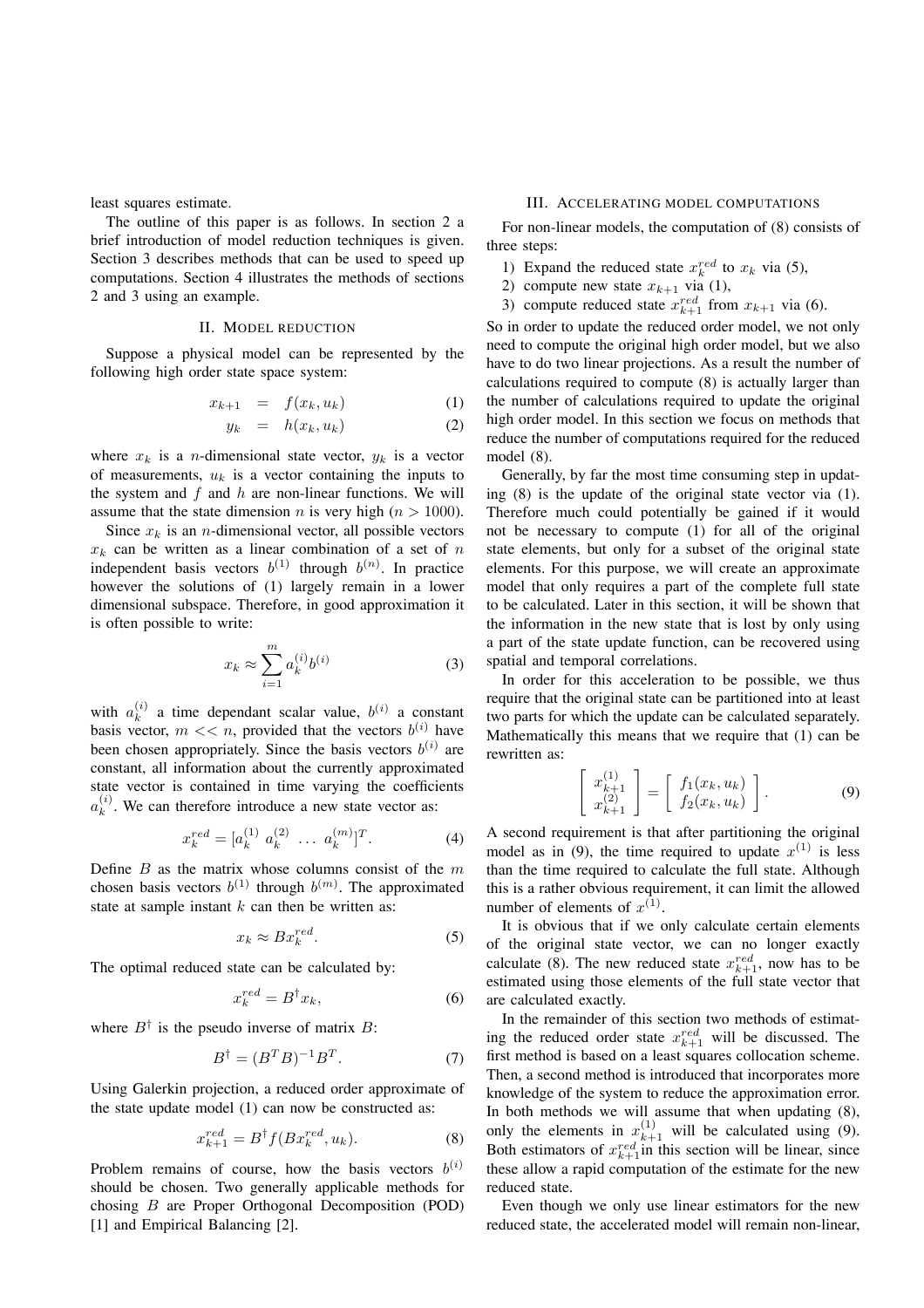since we update selected elements of the original state vector with the original non-linear model. Therefore the methods discussed in this section can also be interpreted as a partial linearization of the original system.

# *A. Least squares*

The first method for estimating  $x_{k+1}^{red}$  that we will describe is a least squares based method. This method is based on the missing data problem in [6]. It can be shown that a property of the reduced order state  $x_{k+1}^{red}$  computed using Galerkin projection (8) is that it is the solution to the following least squares problem:

$$
x_{k+1}^{red} = \arg\min_{\tilde{x}_{k+1}^{red}} \| f(Bx_k^{red}, u_k) - B\tilde{x}_{k+1}^{red} \|^2. \tag{10}
$$

So the new reduced order state is that state which minimizes a least squares criterion in which all states are weighted equally. If we choose to compute only a subset of the original state, a natural method to obtain an approximation of the new reduced state vector would be to replace the least squares criterion over all elements with a criterion that only takes into to account those elements of the state which we have actually computed. If we partition the long original state vector as in (9) and we only choose to compute the elements in  $x_{k+1}^{(1)}$ , the new criterion will thus be:

$$
\hat{x}_{k+1}^{red} = \min_{\tilde{x}_{k+1}^{red}} \| f_1(Bx_k^{red}, u_k) - B_1 \tilde{x}_{k+1}^{red} \|^2, \qquad (11)
$$

where  $B_1$  is a matrix consisting of the rows of B that correspond to the elements in  $x^{(1)}$ . The solution of this least squares problem is given by:

$$
\hat{x}_{k+1}^{red} = B_1^{\dagger} f_1(B x_k^{red}, u_k), \tag{12}
$$

where  $B_1^{\dagger}$  is the pseudo inverse of  $B_1$ . By doing so, our procedure to update  $x_k^{red}$  becomes:

- 1) Expand the reduced state:  $\hat{x}_k = B\hat{x}_k^{red}$  via (5),<br>2) compute now period state  $\hat{x}_k^{(1)}$  f ( $\hat{x}_k^{(2)}$ )
- 2) compute new partial state via  $\hat{x}_{k+1}^{(1)} = f_1(\hat{x}_k, u_k)$ ,
- 3) estimate new reduced state  $\hat{x}_{k+1}^{red} = B_1^{\dagger} \hat{x}_{k+1}^{(1)}$

This new procedure involves considerably less computation time, because the computation time of step 2 (the most time consuming) and 3 are drastically decreased, since the operators  $f(\cdot)$  and  $B^{\dagger}$  are replaced by operators  $f_1(\cdot)$  and B*†* of lower order.

The estimate for  $x_{k+1}^{red}$  is the best possible linear estimate using only  $x_{k+1}^{(1)}$ . Experience with this technique shows that quite often it is possible to generate a reasonable approximation even if  $x_{k+1}^{(1)}$  contains only a limited fraction of the total number of states.

#### *B. Improved estimation*

When we use (12) to estimate the reduced state vector  $x_{k+1}^{red}$  at time  $k + 1$ , we lose the information on  $x_{k+1}^{red}$ that was contained in the neglected vector  $x_{k+1}^{(2)}$ . In this subsection we will show how a part of this lost information can be recovered without losing the advantage of a shorter computation time.

A better estimate of  $x_{k+1}^{red}$  can be computed by taking into account the correlation between  $x_{k+1}^{(1)}$  and  $x_{k+1}^{(2)}$ , but also, as will be shown later, the correlation between  $x_{k+1}^{n}$ and the same vector one time step earlier (ie.  $x_k^{red}$ ) and the correlation between  $x_{k+1}^{red}$  and  $u_k$ . The correlation between  $x_{k+1}^{(1)}$  and  $x_{k+1}^{(2)}$  gives us spatial information, because it relates states at the same time. The correlation between  $x_{k+1}^{red}$  and  $x_k^{red}$  and the correlation between  $x_{k+1}^{red}$  and  $u_k$ gives us temporal information, since it relates quantities at different times.

These correlation matrices are not known and have to be estimated in a separate experiment. After they have been estimated, they are assumed to be constant for all  $k$ . Note that if POD is used in the reduction step, the correlation between  $x_{k+1}^{(1)}$  and  $x_{k+1}^{(2)}$  has already been estimated for the reduction step.

Our method for improving the estimate  $x_{k+1}^{red}$  is based on the notion of the BLU estimator [7]. If two random variables P and Q have means  $\mu_P$  and  $\mu_Q$  and covariance:

$$
E\left[\begin{array}{c} P \\ Q \end{array}\right][P\ Q] = \left[\begin{array}{cc} R_{PP} & R_{PQ} \\ R_{QP} & R_{QQ} \end{array}\right] \tag{13}
$$

the best linear unbiased estimate of P given  $Q = q$  is:

$$
\hat{p} = \mu_P + R_{PQ} R_{QQ}^{-1} (q - \mu_Q). \tag{14}
$$

The covariance matrix of the estimate is:

$$
E(p - \hat{p})(p - \hat{p})^T = R_{PP} - R_{PQ}R_{QQ}^{-1}R_{QP}.
$$
 (15)

Simply applying the BLU estimator for the estimation of  $x_{k+1}^{red}$  from  $x_{k+1}^{(1)}$  yields:

$$
\hat{x}_{k+1}^{red} = \mu_{x_{k+1}^{red}} + R_{x_{k+1}^{red} x_{k+1}^{(1)}} R_{x_{k+1}^{(1)} x_{k+1}^{(1)}}^{-1} (x_{k+1}^{(1)} - \mu_{x_{k+1}^{(1)}}) (16)
$$

in which  $\mu_{x_{k+1}^{red}}$  and  $\mu_{x_{k+1}^{(1)}}$  are the means of  $x_{red}^{k+1}$  and  $x_{k+1}^{(1)}$ . Like the covariance matrices, the means have the be estimated in separate experiments, and are assumed to be constant. In the previous expression, covariance matrix between the  $x_{k+1}^{red}$  and  $x_{k+1}^{(1)}$  is equal to:

$$
R_{x_{k+1}^{red}x_{k+1}^{(1)}} = E(x_{k+1}^{red} - \mu_{x_{k+1}^{red}})(x_{k+1}^{(1)} - \mu_{x_{k+1}^{(1)}})^T \quad (17)
$$

$$
= E\left\{ [B_1^{\dagger} \ B_2^{\dagger}] \begin{bmatrix} x_{k+1}^{(1)} - \mu_{x_{k+1}^{(1)}} \\ x_{k+1}^{(2)} - \mu_{x_{k+1}^{(2)}} \end{bmatrix} (x_{k+1}^{(1)} - \mu_{x_{k+1}^{(1)}})^T \right\}
$$
  

$$
= B_1^{\dagger} R_{x_{k+1}^{(1)} x_{k+1}^{(1)}} + B_2^{\dagger} R_{x_{k+1}^{(2)} x_{k+1}^{(1)}} , \qquad (18)
$$

where  $B_1^{\dagger}$  and  $B_2^{\dagger}$  consist of the columns of  $B^{\dagger}$  corresponding to  $x_{k+1}^{(1)}$  and  $x_{k+1}^{(2)}$ . Using this relation, (16) becomes:

$$
\hat{x}_{k+1}^{red} = \mu_{x_{k+1}^{red}} + \left( B_1^{\dagger} + B_2^{\dagger} R_{x_{k+1}^{(2)} x_{k+1}^{(1)}} R_{x_{k+1}^{(1)} x_{k+1}^{(1)}}^{-1} \right) (x_{k+1}^{(1)} - \mu_{x_{k+1}^{(1)}}) \tag{19}
$$

From this last equation it can be seen that in order to obtain the BLU estimate for  $x_{k+1}^{red}$  from  $x_{k+1}^{(1)}$  we require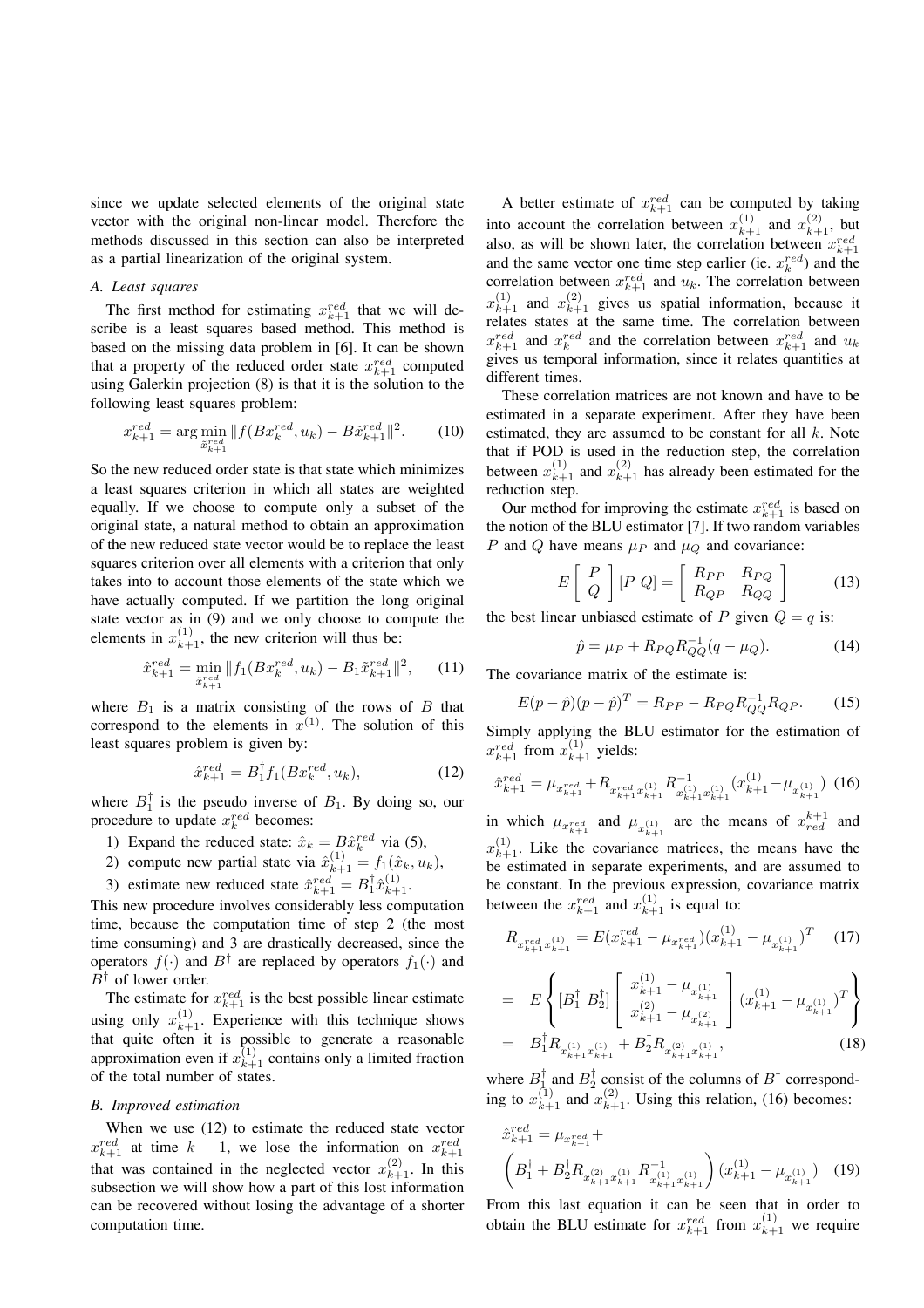information about the average value of the complete state and the covariance matrix of the complete state  $x_{k+1}$ .

By applying (15) the error covariance matrix of the BLU estimate can be shown to be equal to:

$$
E\left\{ (\hat{x}_{k+1}^{red} - x_{k+1}^{red})(\hat{x}_{k+1}^{red} - x_{k+1}^{red})^T \right\} =
$$
  
\n
$$
B_2^{\dagger} \left[ R_{x^{(2)}x^{(2)}} - R_{x^{(2)}x^{(1)}} R_{x^{(1)}x^{(1)}}^{-1} R_{x^{(1)}x^{(2)}} \right] B_2^{\dagger T}.
$$
 (20)

The total MSE can be calculated by computing the trace of this matrix. It can be used to determine how many elements of the original state vector need to be exactly calculated in order to achieve a certain estimation accuracy. It can also be used to determine which elements of the original state vector need to be computed for an optimal result.

The BLU estimate is generally more accurate than the least squares estimate. The accuracy is improved more if there is more correlation between the sets of states  $x^{(1)}$ and  $x^{(2)}$ .

A drawback of using the BLU estimate is that the results will depend on how accurately the covariance matrix of the complete state,  $R_{x_kx_k}$ , is known. As mentioned earlier, this matrix can be estimated in separate off-line experiments. A problem with this covariance matrix is that it is dependent on the chosen input  $u_k$ , so in order to estimate  $R_{x_k x_k}$  we already need to know which input signals are likely to be used. If the estimated covariance matrix that is used in (16) deviates from the true covariance matrix, results will be less accurate. If the required means are not equal to the true means, (16) no longer results in an unbiased estimate, and the true error will be higher than the expected error (20).

So far we have used the BLU to incorporate only spatial information, i.e. we have only used the relation between state elements at the same time instant. We can thus refine the estimate even further by also including temporal information, i.e. the relation between the current state with the previous state and inputs. Since the system is in state space form all information about the past is contained in these two quantities.

The BLU estimate  $\hat{x}_{k+1}^{red}$  from  $x_{k+1}^{(1)}$ ,  $x_k^{red}$  and  $u_k$  is:

$$
\hat{x}_{k+1}^{red} = \mu_{x_{k+1}^{red}} + VW^{-1} \begin{pmatrix} x_{k+1}^{(1)} - \mu_{x_{k+1}^{(1)}} \\ x_k^{red} - \mu_{x_k^{red}} \\ u_k - \mu_{u_k} \end{pmatrix}
$$
 (21)

with

$$
V = \left[ R_{x_{k+1}^{red} x_{k+1}^{(1)}} \ R_{x_{k+1}^{red} x_k^{red}} \ R_{x_{k+1}^{red} u_k} \right] \tag{22}
$$

and

$$
W = \begin{bmatrix} R_{x_{k+1}^{(1)}x_{k+1}^{(1)}} & R_{x_{k+1}^{(1)}x_k^{red}} & R_{x_{k+1}^{(1)}u_k} \\ R_{x_k^{red}x_{k+1}^{(1)}} & R_{x_k^{red}x_k^{red}} & R_{x_k^{red}u_k} \\ R_{u_kx_{k+1}^{(1)}} & R_{u_kx_k^{red}} & R_{u_ku_k} \end{bmatrix} .
$$
 (23)



Fig. 1. Simulated heated plate example. The plate is heated or cooled along the complete edges on all sides. The physical equation are solved on a 32 by 32 grid in 5 Euler integration steps.

The expected estimation error is given by:

$$
E\left\{ (\hat{x}_{k+1}^{red} - x_{k+1}^{red})(\hat{x}_{k+1}^{red} - x_{k+1}^{red})^T \right\} =
$$
  

$$
R_{x_{k+1}^{red} x_{k+1}^{red}} - VW^{-1}V^T.
$$
 (24)

The new BLU estimator that also includes the temporal information will in general be more accurate then the previous BLU estimate. Accuracy is especially improved if there is significant correlation between the current reduced state and the previous state and input (e.g. slowly varying systems).

Although the accuracy is again improved, more information is required that has to be estimated in advance.

So far, we have not mentioned how the partition (9) should be done. The chosen partition can seriously influence the the accuracy of the accelerated model. An optimal partition for the BLU techniques can be found by searching for that partition that minimizes the expected error, which can be computed by taking the trace of (20) or (24), depending on the chosen BLU estimator. This optimization problem quickly gets impossible to solve, because the number of possible partitions is very large. Sometimes however, it may be possible to create a good partition using physical insight in the process model.

#### IV. SIMULATION EXAMPLE

In this section the presented methods of the previous sections will be illustrated by a simulation example. The chosen example is that of a fictive solid square plate that is heated and cooled at the edges, see Figure 1. Each side of the solid plate is connected to a surface of which the temperature can be controlled. This means the model has four inputs.

For an infinitesimal element in the interior of the plate, the temperature of this element is given by:

$$
\frac{\partial T(x,y,t)}{\partial t} = \kappa \left( \frac{\partial^2 T(x,y,t)}{\partial x^2} + \frac{\partial^2 T(x,y,t)}{\partial y^2} \right). \quad (25)
$$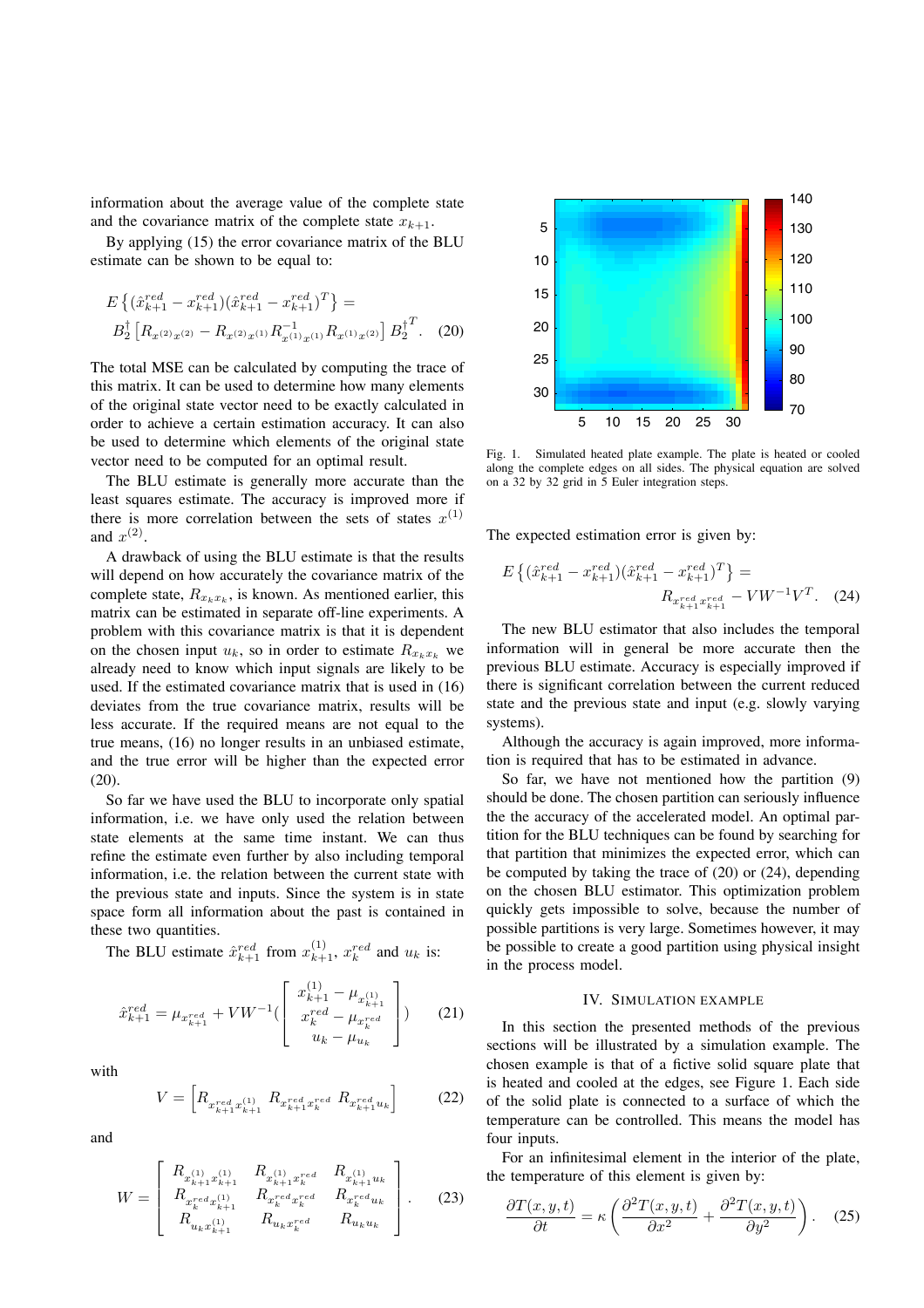where  $T(x, y, t)$  is the temperature of the plate at location x, y at time instant t. The  $\kappa$  factor is often chosen as a constant depending on material properties in a given operating region. If  $\kappa$  is constant the resulting model in state space form would be linear. In our example we have chosen to make  $\kappa$  temperature dependent. The physical interpretation is that we now create a model that can describe the behavior of the system in a larger operating region. The resulting state-space model will be non-linear.

The PDE can be translated into a state space model by imposing a grid on the plate. We have chosen to use a grid of 32 by 32 elements. In each element the temperature and all other material properties are assumed to be constant. The PDE can now be translated into an ODE consisting of 1024 coupled equations. To compute the solution of the ODE for  $T = t + \Delta t$ , all that is required is the solution at time t and all inputs in the interval t and  $t + \Delta t$ . It is therefore logical to choose the vector containing all the temperatures of the grid elements as the system's state vector. The resulting state space system therefore has order 1024.

The new state is solved on the grid by dividing each sampling interval into 5 steps, and using Euler integration for each step. Using this integration method, the new temperature of an element is dependent on up to 40 neighboring elements.

The sampling interval for this model was chosen to be 1 second. This rather short sampling interval causes the system to evolve rather slowly. This also causes high correlation between successive state vectors. The short sampling interval also causes a high correlation between adjacent grid elements.

The temperature input signals were constructed by giving each signal a mean and then adding a signal that changed every 2s with a standard deviation of 25 degrees. During the 2 seconds between temperature changes, the signals are kept constant.

The model order was reduced from 1024 to just 15 using POD model reduction. For the model reduction, the covariance of the state vector was estimated using 500 state vectors obtained in a separate simulation run. The first 15 eigenvalues of the covariance matrix accounted for 96% of the power of the system.

After the model reduction step we still want to accelerate model computations. In order the compare the different accelerated models, we need to choose an error criterium. The criterium we shall use in this paper is the one step ahead prediction criterium:

$$
Err = \|x_{k+1}^{red} - \hat{x}_{k+1}^{red}\|^2 \tag{26}
$$

2000 Test inputs were applied to the reduced order model. This data will serve as test data for the accelerated models.

Because of the simple structure of the model it is very easy to create partitions of the full state in the required form of (9). As mentioned at the end of the previous section, the accuracy of the accelerated models is dependent on the choice of the partition (9). The state partition we have used



Fig. 2. Time required to compute a partial state vector as a function of the number of elements in the partial vector. Time required is normalized using the time required to update the complete system.

in the experiment was created as follows. First the order of elements in the state vectors was randomly shuffled. Afterwards the elements of  $x^{(1)}$  were simply chosen as the first  $l$  states. Given the fact that this partition was randomly generated, it will likely not be optimal for any of the estimators.

A requirement on the partition is that computing the partial state vector requires less time than updating the complete model. Figure 2 shows the fraction of operations required to update  $x^{(1)}$  as a function of the number of elements in  $x^{(1)}$ . The figure shows that the fraction of operations required rises quickly for this example. In order to reduce the computation time by a factor 2,  $x^{(1)}$  cannot contain more than 70 elements. It is therefore important that a chosen approximation method gives good results, especially if  $x^{(1)}$  contains few elements.

Figure 3 gives the prediction error of the least squares approach (12) as a function of the number of elements in  $x^{(1)}$ . As can be seen, the error drops slowly as the number of elements in  $x^{(1)}$  increases. This is a problem for accelerating the system using the least squares approach since it is not possible to get accurate results if  $x^{(1)}$  has only a few elements. Thus using least squares approximation, we are forced to compute close to the entire state so that no significant speed up is possible.

In Figure 4 the performance of the BLU based estimators is tested. Both the BLU using only spatial information (19) as well as the BLU estimate that also uses temporal information (21) is given. Immediately clear is that both estimates perform much better than the least squares estimate. Apparently the extra information contained in the covariance between states and the state averages allows significant improvements. This was to be expected in this simulation example, because correlation between elements is very high. The error of both estimates quickly approaches zeros if more than 45 elements are calculated.